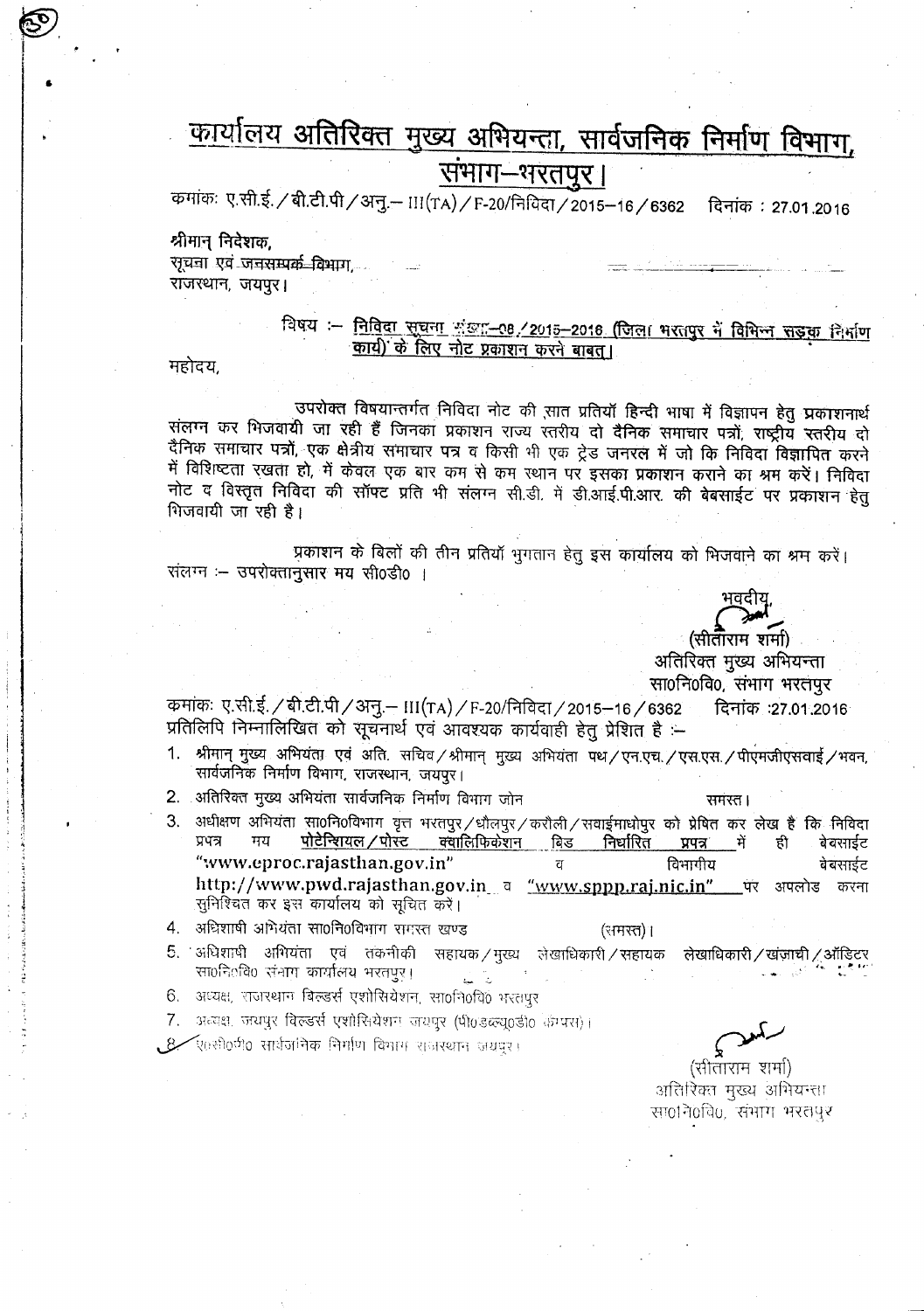### <u>निविदा सूचना संख्या — 08 / 2015—16 (जिला भरतपुर में विभिन्न सड़क</u> <u>निमाण क</u>

| मुख्यालय का नाम                 | <u>: कार्यालय अतिरिक्त मुख्य अभियन्ता,</u>          |  |  |
|---------------------------------|-----------------------------------------------------|--|--|
|                                 | सार्वजनिक निर्माण विभाग, संभाग, भरतपुर              |  |  |
| निविदा का कार्य                 | जिला भरतपुर में विभिन्न सड़क निर्माण कार्य          |  |  |
|                                 |                                                     |  |  |
| निविदा की कुल लागत              | <i>দ্</i> ন, 412.97 লাভ                             |  |  |
|                                 |                                                     |  |  |
| कूल धरोहर राशि (रुपयों में)     | अनुमानित लागत की दो प्रतिशत                         |  |  |
|                                 |                                                     |  |  |
| निविदा आवेदन डाउनलोड करने की    | दिनांक 12.02.2016 प्रातः 11.00 बजे से दिनांक        |  |  |
| तारीख (बेबसाईट पर)              | 14.03.2016 को सांय 6,00 बजे तक                      |  |  |
| निविदा फार्म जमा कराने की तारीख | दिनांक 12.02.2016 प्रातः 11.00 बजे से<br>दिनॉक      |  |  |
| (बेबसाईट पर)                    | 14 <b>.03.2016</b> सांय 6.00 बजे तक                 |  |  |
| निविदा शुल्क एवं धरोहर राशि जमा | दिनांक 15.03.2016 प्रातः 11.00 बजे से सायं 6.00 बजे |  |  |
| कराने की तारीख                  | तक लोअर एवं अपर कार्यालय में तथा इस कार्यालय में    |  |  |
|                                 | दिनांक 18.03.2018को अपसन्ह 2.00 बजे तक              |  |  |
|                                 |                                                     |  |  |
| तकनीकी निविदा खोलने की तारीख    | दिनांक 16.03.2016 सांय 4.00 बजे                     |  |  |
| (बेबसाईट पर)                    |                                                     |  |  |
|                                 |                                                     |  |  |

TANK KO LETTER A REAN METAL

サイナル きゅうきゅう じょうしゅう

्र्रुलेख्ये<br>(सीताराम शर्मा)<br>आतिरिक्त मुख्य अभियन्ता<br>साoनिoविo, संभाग भरतपुर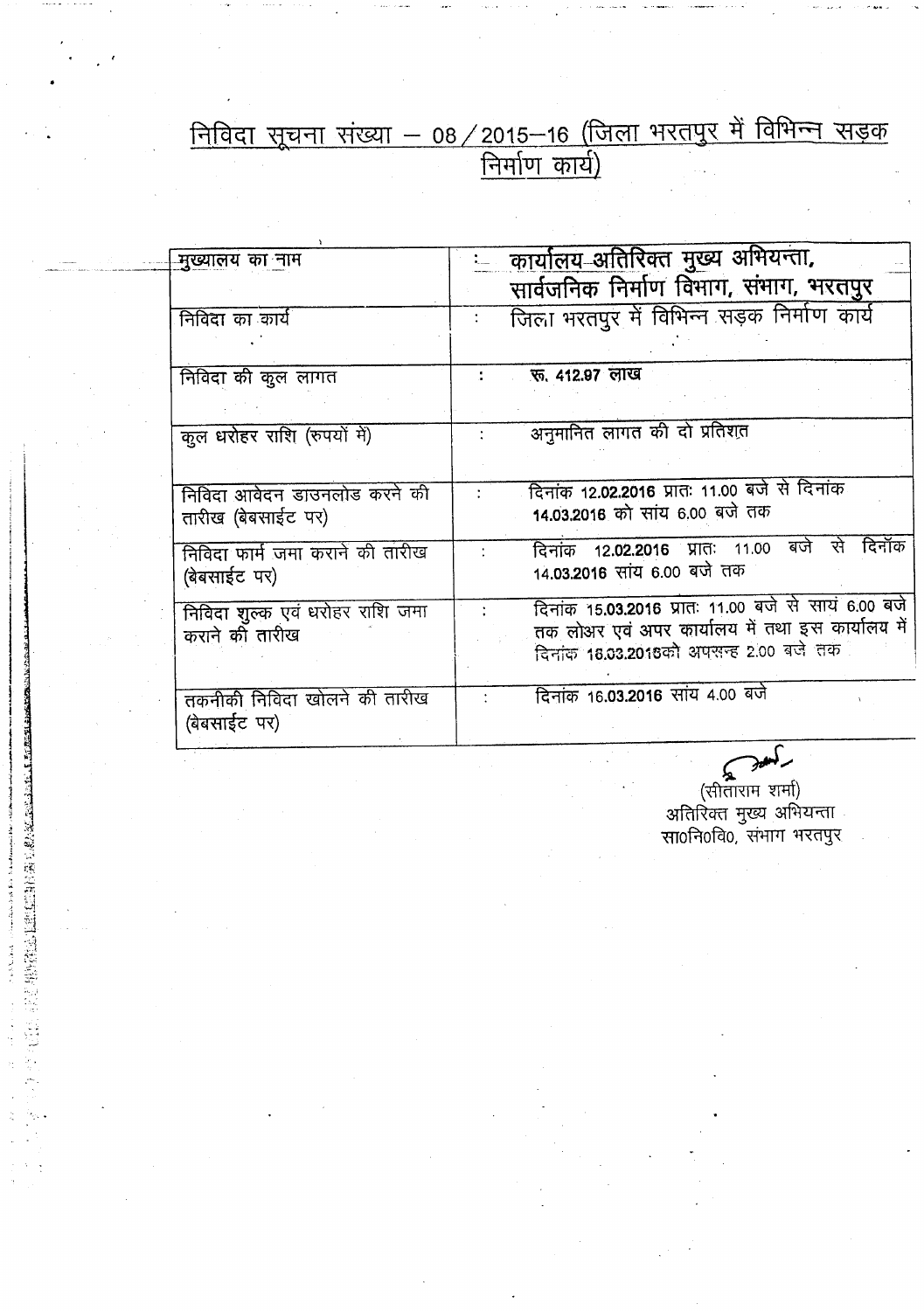(समाचार पत्र में प्रकाशन हेतु एवं वेबसाईट पर अपलोडिंग हेत)

# <u>कार्यालय अतिरिक्त मुख्य अभियन्ता, सार्वजनिक निर्माण विभाग,</u>

" ,

 $\vert$ I

I

\_. ""

## संभाग–भरतपुर।

कमांकः ए.सी.ई./बी.टी.पी/अनु.— III(TA)/F-20/निविदा/2015-16/6362 - दिनांक :27.01.2016

### <u>निविदा सूचना संख्या : 08 / 2015-2016</u>

राजस्थान के राज्यपाल महोदय की ओर से जिला भरतपुर में कुल 02 नं. सड़क निर्माण कार्य मय तीन वर्ष की मरम्मत ⁄ दोष निवारण के लिए उपयुक्त श्रेणी में सार्वजनिक निर्माण ,<br>विभाग राजस्थान में पंजीकृत संवेदकों, राज्य सरकार के अन्य विभागों में पंजीकृत ''एए'' एवं ''ए'' श्रे \!:j~<sup>G</sup> Cf)'j .~ <sup>~</sup> \9,<¢ 1'< \* ~ xfrro::rr /~ <sup>~</sup> f.il:rfur. <sup>~</sup> /-;srcp <sup>~</sup> .~. "#-trR विभाग ⁄ रेल्वे इत्यादि में पंजीकृत संवेदकों, जो कि राजस्थान सरकार के ''एए' एवं ''ए'' श्रेणी के .<br>संवेदकों के समकक्ष हो, से कार्यों हेतु ई—टेण्डरिंग के माध्यम से निर्धारित प्रपत्र में प्राप्त की जावेगी। निविदा से संबंधित विवरण बेवसाईट साईट "www.dipronline.org" व **http://www.pwd.rajasthan.goy.in/.** www.eproc.rajasthan.gov.in एवं "www.sppp.raj.nic.in" पर देखा जा सकता है।

 $\mathbf{v}$ 

(सीताराम शर्मा) अतिरिक्त मुख्य अभियन्ता सा0नि0वि0, संभाग भरतपूर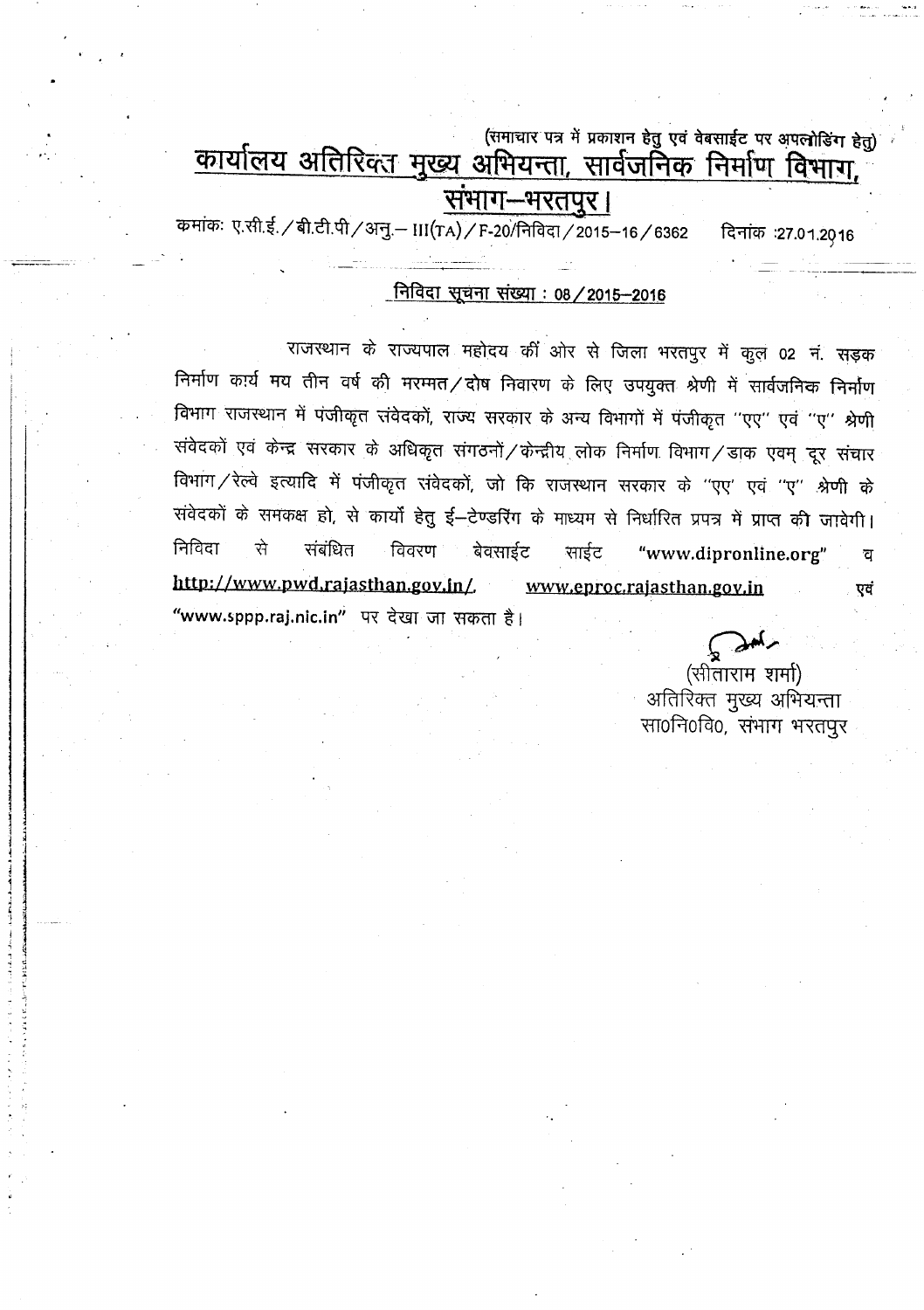# <u>कार्यालय अतिरिक्त मुख्य अभियन्ता, सार्वजनिक निर्माण विभाग,</u> <u>संभाग-भरतपुर।</u>

कमांकः ए.सी.ई./बी.टी.पी/अनु.– III(TA)/F-20/निविदा/2015–16/6362 ल्यांकः 27.01.2016

# <u> निविदा सूचना संख्या : 08/2015-16 (जिला भरतपुर में विभि</u> <u>निविदा सूचना संख्या : 08/2015–16 (जिला भरतपुर म</u><br>संइक निर्माण कार्य)

राजस्थान के राज्यपाल महोदय की ओर से जिला भरतपुर में विभिन्न सड़क निर्माण कार्य मय तीन वर्ष राजस्थान के राज्यपाल महोदय की आर से जिला भरतपुर में विभिन्न संडक निर्माण कीय नये तान पर्वे<br>की मरम्मत ⁄ दोष निवारण के लिए उपयुक्त श्रेणी में सार्वजनिक निर्माण विभाग राजस्थान में पंजीकृत संवेदकों, राज्य सरकार के अन्य विभागों में पंजीकृत ''एए'' एवं ''ए'' श्रेणी संवेदकों एवं केन्द्र सरकार के  $\frac{1}{2}$ अधिकृत संगठनों $\sqrt{a}$ न्द्रीय लोक निर्माण विभाग $\sqrt{3}$ क एवम् दूर संचार विभाग $\sqrt{3}$ ल्वे इत्यादि में अधिकृत संगठनां/कन्द्रीय लाक निर्माण विभाग/ डीके एवम् दूर संचार विनागे/ रेल्वे इर्प्याप्त गै<br>पंजीकृत संवेदकों, जो कि राजस्थान सरकार के "एए' एवं "ए" श्रेणी के संवेदकों के समकक्ष हो, से निर्धारित प्रपत्र में ई-टेन्डरिंग प्रक्रिया हेतु ऑन लाइन निविदायें आमंत्रित की जाती है:

| क<br>सं        | जिला   | कार्य का नाम                                                                                                                            | अनुमानित<br>लागत निर्माण<br>कार्य (राशि<br>लाखों में) | धरोहर<br>राशि<br>(लाखों<br>में) | काय<br>पूर्ण<br>करने की<br>अवधि | ऑन लाइन निविदा<br>खोलने का<br>कार्यालय          |
|----------------|--------|-----------------------------------------------------------------------------------------------------------------------------------------|-------------------------------------------------------|---------------------------------|---------------------------------|-------------------------------------------------|
|                |        |                                                                                                                                         |                                                       | 5                               | 6                               |                                                 |
|                | भरतपुर | मेवात विकास योजनान्तर्गत RJ-06-<br>04/8443-K-Dep.III/मेवात /<br>2015-16 के अन्तर्गत विभिन्न<br>सड़कों का निर्माण कार्य<br>(जिला–भरतपुर) | 162.00                                                | 3.24                            | 4 माह                           | अति. मुख्य अभियंता<br>सा0नि0वि0 संभाग<br>भरतपुर |
| $\overline{2}$ | भरतपुर | Constt. of Missing Link Pkg.<br>No. RJ-06-06/5054/ML/P/2015-<br>16 in Distt. Bharatpur                                                  | 250.97                                                | 5.02                            | 5 माह                           | अति. मुख्य अभियंता<br>सा0नि0वि0 संभाग<br>भरतपुर |

निविदा प्रपत्रों को बेबसाइट "www.eproc.rajasthan.gov.in" से डाउनलोड किया जा सकता है।<br>—— Cfarm के अपना पोर्ट काने समेटक निविद्या इलेक्टोनिक फारमेट में बेबसाइट इन निविदाओं में भाग लेने वाले संवेदक निविदा इलेक्ट्रोनिक फारमेट में "www.eproc.rajasthan.gov.in" पर जमा कराऐं।

निविदा हेतु पात्र संवेदकों की श्रेणी

**THE PLATFORM STATE AND THE PARTIES** 

किसी भी सीमा तक : एए श्रेणी संवेदक रूपये 300 लाख तक : ए श्रेणी संवेदक रूपये 150 लाख तक : बी श्रेणी संवेदक

## <u>निविदा शुल्क निम्नानुसार निर्धारित हैं –</u>

कार्य की अनुमानित राशि (रू. लाखों में) राशि 50 लाख रूपये से कम राशि 50 लाख रूपये से अधिक एवं 150 लाख तक. राशि 150 लाख रूपये से अधिक एवं 400 लाख तक राशि 400 लाख रूपये से अधिक

#### निविदा शुल्क

500 रूपये (पॉच सौ रूपये मात्र) 1,000 रूपये (एक हजार रूपये मात्र) 2000 रूपये (दो हजार रूपये मात्र) 5,000 रूपये (पॉच हजार रूपये मात्र)

1. धरोहर राशि निविदा प्रपत्र में दर्शाई गई कुल अनुमानित लागत की दो प्रतिशत होगी एवं  $\frac{1}{2}$ ा $\frac{1}{2}$ ा $\frac{1}{2}$ ा $\frac{1}{2}$  .  $\frac{1}{2}$  . [20:11] . [20:11] संपादिकों से धुरोहर सांश पी उल्चू एफ्. एण्ड ए आर. के नियमानुसार होगी। धरोहर सांशु सर्वश्रेत अधिशाणी अभियन्ती के नाम देय होगी।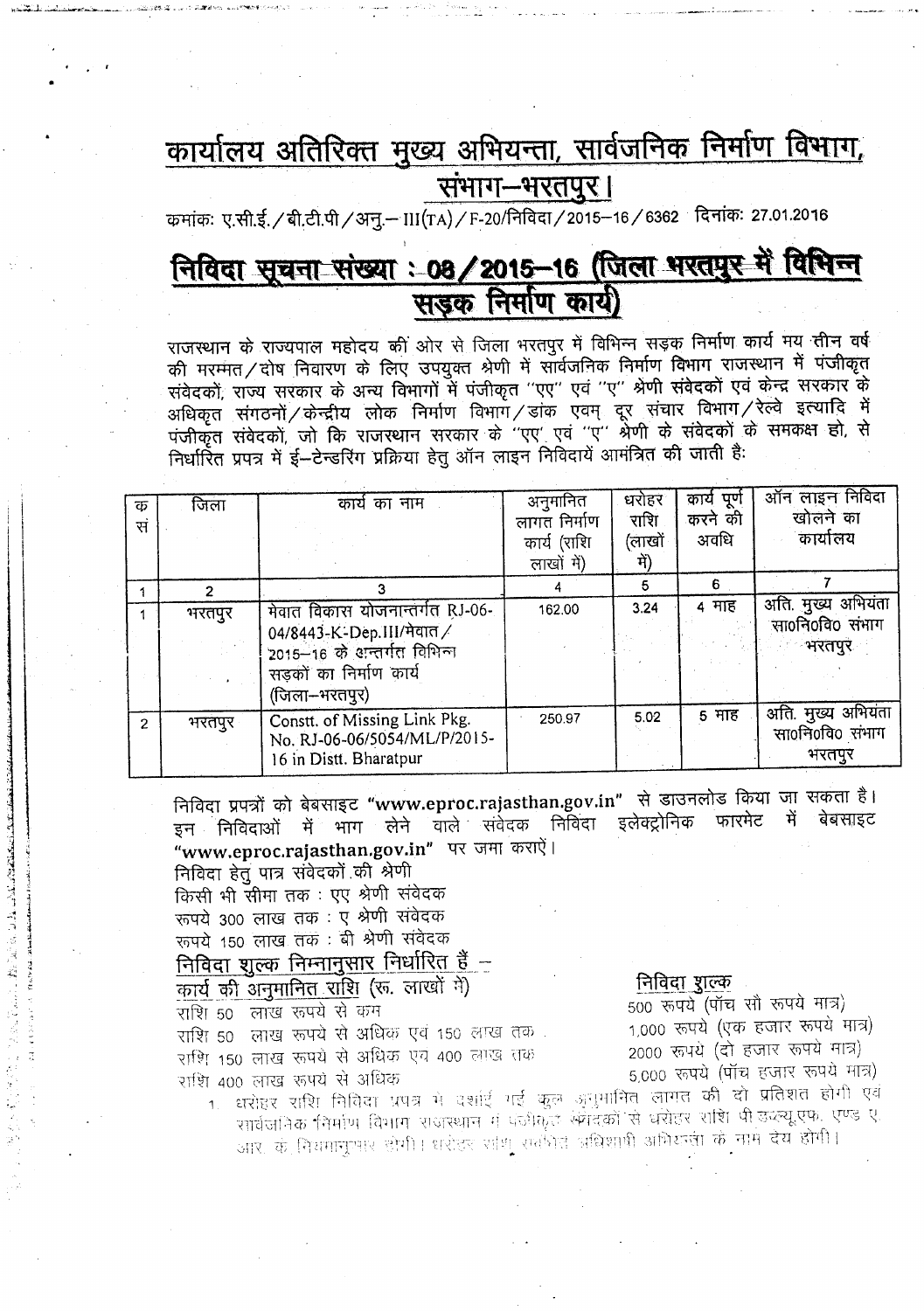2. निविदा प्रपत्रों हेतु आवेदन $/$ डाउनलोड की अवधि दिनांक 12.02.2016 प्रातः 11.00 बजे से दिनांक 14.03.2016 साय 6.00 बजे तक होगी।

(अ) निविदा प्रपत्र इलेक्ट्रोनिक फॉरमेट में बेव साइट "www.eproc.rajasthan.gov.in" पर दिनांक 12.02.2016 प्रातः 11.00 बजे से 14.03.2016 को सायं 6.00 बजे तक जमा कराये जा स्वकते हैं।<br>पुणून, निविद्य, नवेक्टोनिक, फॉरपेट, में, बेद, साइट, "www.enroc.rajasthan.gov.in" , पर, इस प्राप्त निविदा, इलेक्ट्रोनिक फॉरमेट में बेव साइट "www.eproc.rajasthan.gov.in" .<u>कार्यालय में निम्नानु</u>सार सांय 4.00 बजे खोली जायेगी।

| क्र,<br>स | संबंधित कार्यालय का नाम                                                  | <sup>।</sup> बेबसाईट पर तकनीकी निविदा खोलने को <sub>।</sub><br>दिनांक |
|-----------|--------------------------------------------------------------------------|-----------------------------------------------------------------------|
|           | खितिरिक्त मुख्य अभियंता सा0नि0यि0 समाग 16.03.2016 साय 4.00 बर्ज<br>भरतपर |                                                                       |

यदि किसी कारणवश उस दिन अवकाश रहता है तो अगले दिन उसी समय व उसी स्थान पर निविदायें खोली जायेंगी।

- (व) निविदा जमा कराने के बाद निविदा की समस्त प्रकिया ऑन लाइन होगी।<br>(स) भवन कार्यों हेतु राशि रु. 100.00 लाख से 500.00 लाख तक एवं सड़क भवन कार्यों हेतु राशि रु. 100.00 लाख से 500.00 लाख तक एवं सड़क कार्यों के लिये राशि  $~\sigma$  150.00 लाख से रु. 500.00 लाख तक के कार्यों के लिए पोटेन्शियल असैसमेंट पद्धति तथा राशि रु. 500.00 लाख से अधिक कार्यों के लिऐ पोस्ट क्वालिफिकेशन पद्धति अपनाई जावेगी। तकनीकी आंकलन में सफल निविदादाताओं की वित्तीय बिड को खोलने की सूचना निविदादाताओं को ई-मेल से दी जावेगी।
	- 3. कार्य करने हेतु कार्य स्थल उपलब्ध हैं।

..

..

- 4. कार्यों के सम्मुख उपरोक्तानुसार वर्णित कार्यालय में संवेदक द्वारा दिनांक 12.02.2016 से दिनांक 14.03.2016 तक किसी भी कार्य दिवस में प्रातः 09.30 बजे से सांय 6.00 बजे तक निविदा प्रपत्रों को देखा जा सकता है अथवा बेबसाईट "www.eproc.rajasthan.gov.in" पर भी देखा जा सकता है। निविदा प्रपत्रों में निविदाकर्ता के लिए योग्यता सूचना तथा निविदाकर्ता की पात्रता, प्लान, स्पेसिफिकेशन, ड्राइंग विभिन्न कार्यों की मात्रा एवं दरों का विवरण, नियम शर्त एवं अन्य विवरण वर्णित है।
- 5. निविदादाता द्वारा निविदा शुल्क ⁄ धरोहर राशि डिमांड ड्राफ्ट अथवा निविदा प्रपत्रों में वर्णित किसी भी प्रकार के रूप में इस कार्यालय में **दिनांक 15.03.2016 को प्रातः 11.00 बजे से** दिनांक 16.03.2016 अपरान्ह 02.00 बजे तक जमा कराना आवश्यक है तथा श्रीमान् मुख्य अभियंता एवं अतिरिक्त सचिव सानिवि राज जयुपर के आदेश क्रमांक एफ.7(सर्कूलर) ज्ञिनु.  $11/10-11/$ डी-38 दिनांक 19.04.2012 की अनुपालना में निविदा में अंकित कार्यो की धरोहर राशि, निविदा राशि एवं आर.आई.एस.एल. को प्रस्तुत की जाने वाली एक लोअर एवं एक अपर कार्यालय में दिनांक 15.03.2016 को प्रातः 11.00 बजे से सायं 6.00 बजे तक तथा दिनांक 16.03.2016 को इस कार्यालय में अपरान्ह 2.00 बजे तक जमा कराना आवश्यक है।
- 6. धरोहर राशि निविदा प्रपत्रों में वर्णित किसी एक प्रकार की होनी चाहिये।
	- कार्य पूर्ण करने की अवधि में मानसून अवधि शामिल है।
- 8. कार्य का दोष निवारण एवं उनके सुधार का उत्तरदायित्व कार्यपूर्णता के पश्चात् तीन वर्ष तक रहेगा
- $9.$  निविदा खोलने की दिनांक से 90 दिवसों तक निविदा स्वीकृत हुतु मान्य (Open) रहेगा। य निविदाकर्ता उस अवधि में अपनी निविदा अथवा शर्तों में किसी प्रकार का संशोधन करता है अथवा अपनी निविदा दापस ले लेता है तो उसकी धरोहर राशि जब्त कर ली जावेगी।
- 10. यदि नजदीकी रिश्तेदार (प्रथम रक्त संबंधी व उनके पति / पत्नि) कार्य से संबंधित वृत्त अथवा अधीनस्थ कार्यालय में न्वण्डीय लेखाकार अथवा सहायक अभियंता से लेकर अधीक्षण अभियंता रतर का किसी भी रतर पर पदरथापित हो जो उसे कार्य पर नियुक्त करने पर प्रतिबन्ध रहेगा।